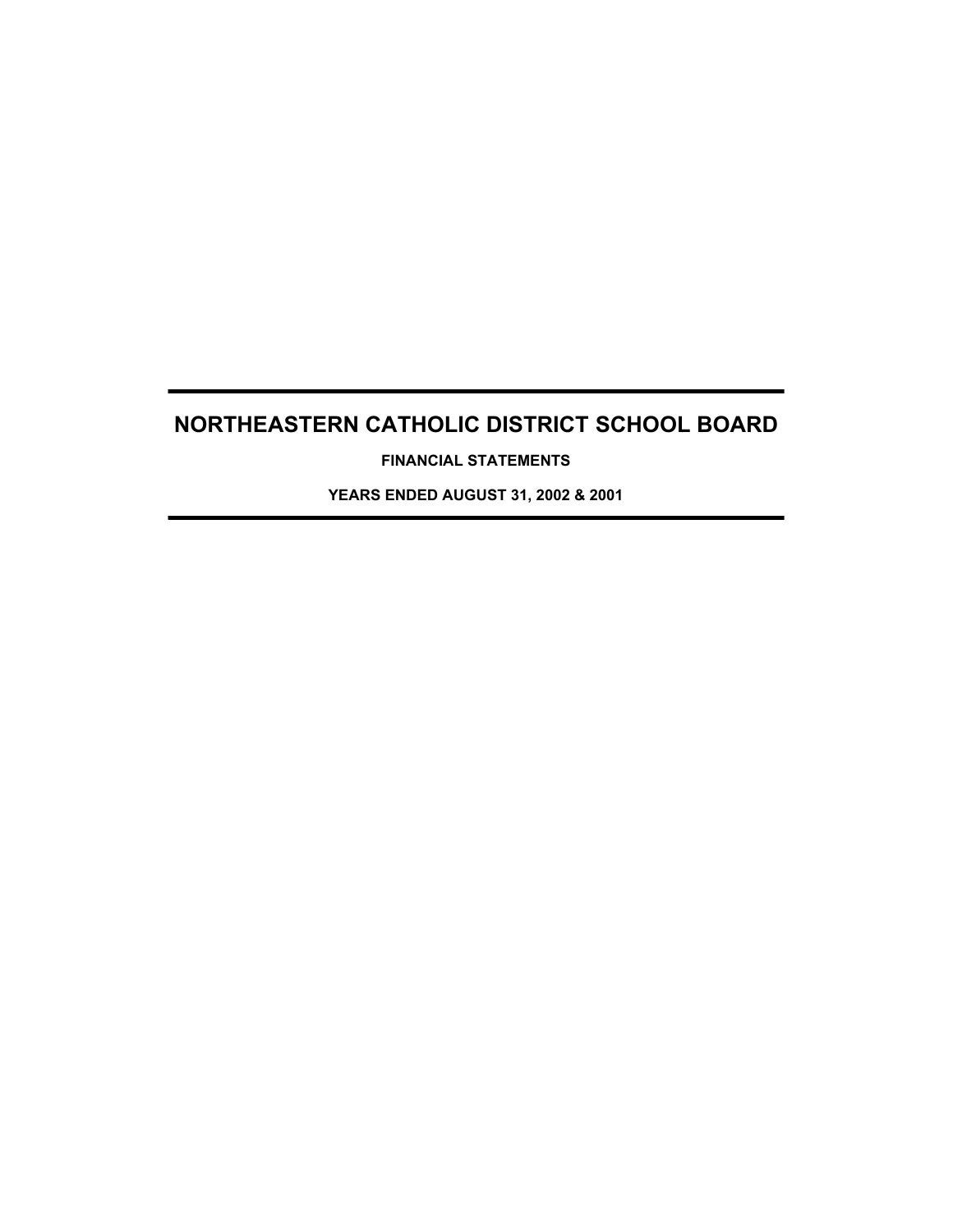#### **OFFICERS**

|                                        | 2002                                                                                                                                                                      | 2001                                                                                                                                   |
|----------------------------------------|---------------------------------------------------------------------------------------------------------------------------------------------------------------------------|----------------------------------------------------------------------------------------------------------------------------------------|
| <b>CHAIRPERSON OF BOARD</b>            | <b>Jack Slattery</b>                                                                                                                                                      | <b>Jack Slattery</b>                                                                                                                   |
| <b>BOARD MEMBERS</b>                   |                                                                                                                                                                           |                                                                                                                                        |
|                                        | <b>Charlie Angus</b><br><b>Peter Del Guidice</b><br><b>Mary Dudgeon</b><br><b>Paul Keating</b><br><b>Elizabeth King</b><br><b>Colleen Landers</b><br><b>Mary O'Connor</b> | <b>Charlie Angus</b><br>Peter Del Guidice<br>Mary Dudgeon<br>Paul Keating<br>Elizabeth King<br><b>Colleen Landers</b><br>Mary O'Connor |
| <b>SENIOR ADMINISTRATIVE PERSONNEL</b> |                                                                                                                                                                           |                                                                                                                                        |
| Director of Education                  | Larry Yaguchi                                                                                                                                                             | Larry Yaguchi                                                                                                                          |
| Assistant to the Director of Education | <b>Paul Toffanello</b>                                                                                                                                                    | Paul Toffanello                                                                                                                        |
| <b>Manager of Financial Services</b>   | <b>Luigina Malciw</b>                                                                                                                                                     | Luigina Malciw                                                                                                                         |
| Manager of Human Resources             | <b>Yves Meloche</b>                                                                                                                                                       | <b>Yves Meloche</b>                                                                                                                    |
| Manager of Plant                       | <b>Robert Landry</b>                                                                                                                                                      | <b>Robert Landry</b>                                                                                                                   |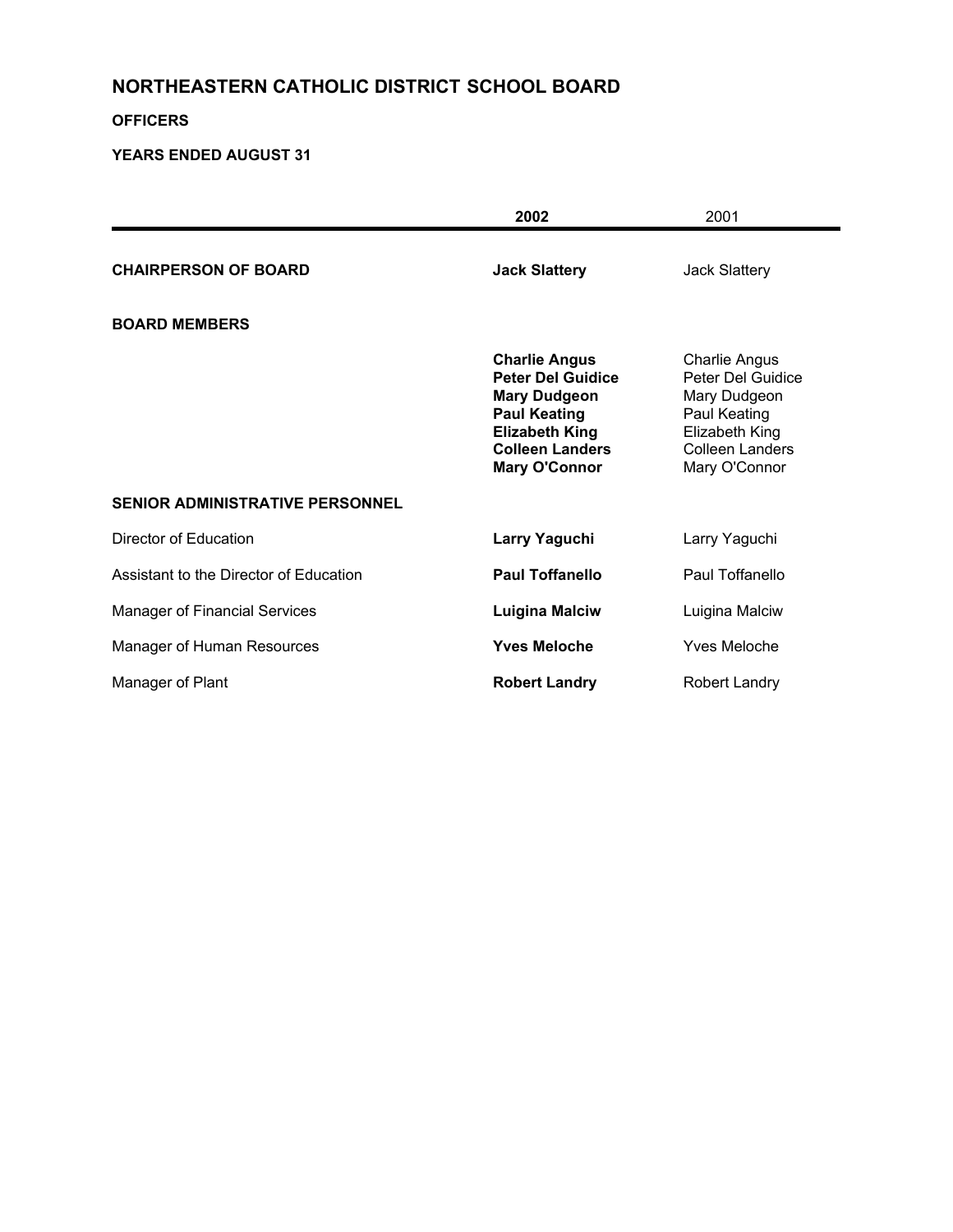#### **INDEX TO FINANCIAL STATEMENTS**

#### **YEARS ENDED AUGUST 31, 2002 & 2001**

#### **OFFICERS**

í

AUDITORS' REPORT

#### STATEMENTS

- 1 Balance Sheet
- 2 Statement of Revenue Fund Revenue and Expenses
- 3 Capital Fund Statement of Operations
- 4 Continuity of Reserves and Reserve Funds

#### NOTES TO FINANCIAL STATEMENTS

#### SCHEDULE

A Schedule of Revenue Fund Expenses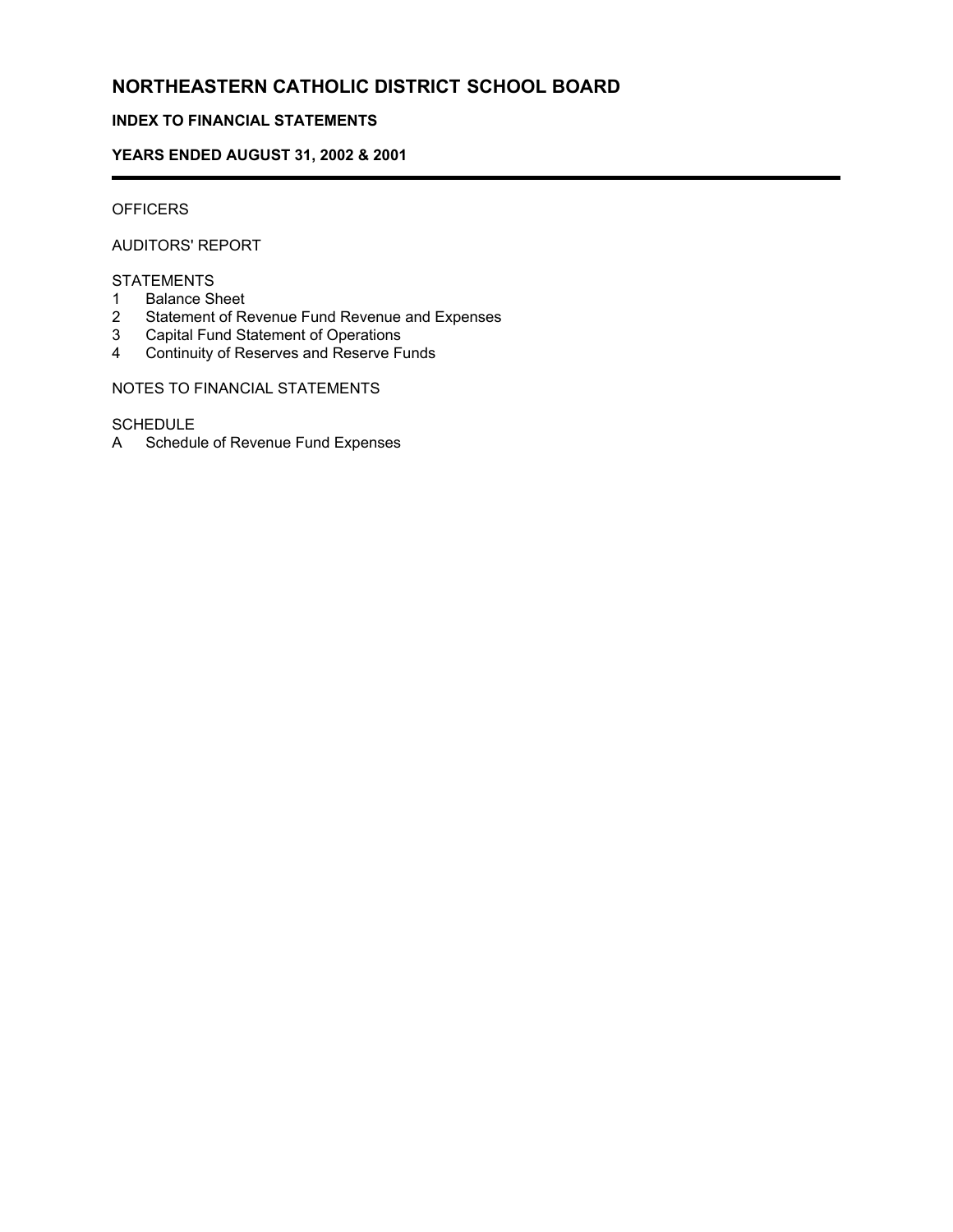#### **AUDITORS' REPORT**

To the Board of Trustees of the Northeastern Catholic District School Board

We have audited the Balance Sheet of the Northeastern Catholic District School Board as at August 31, 2002 and the Statement of Revenue Fund Revenue and Expenses, the Capital Fund Statement of Operations and the Continuity of Reserves and Reserve Funds for the year then ended. These financial statements are the responsibility of the Board's management. Our responsibility is to express an opinion on these financial statements based on our audit.

We conducted our audit in accordance with Canadian generally accepted auditing standards. Those standards require that we plan and perform an audit to obtain reasonable assurance whether the financial statements are free of material misstatement. An audit includes examining, on a test basis, evidence supporting the amounts and disclosures in the financial statements. An audit also includes assessing the accounting principles used and significant estimates made by management, as well as evaluating the overall financial statement presentation.

In our opinion, these financial statements present fairly, in all material respects, the financial position of the Board as at August 31, 2002 and the results of its operations and cash flows for the year then ended in accordance with accounting policies prescribed by the Ministry of Education and described in Note 2 to the financial statements.

Ross, Pope é Company.

Kirkland Lake, Ontario **ROSS, POPE & COMPANY** November 7, 2002 **CHARTERED ACCOUNTANTS**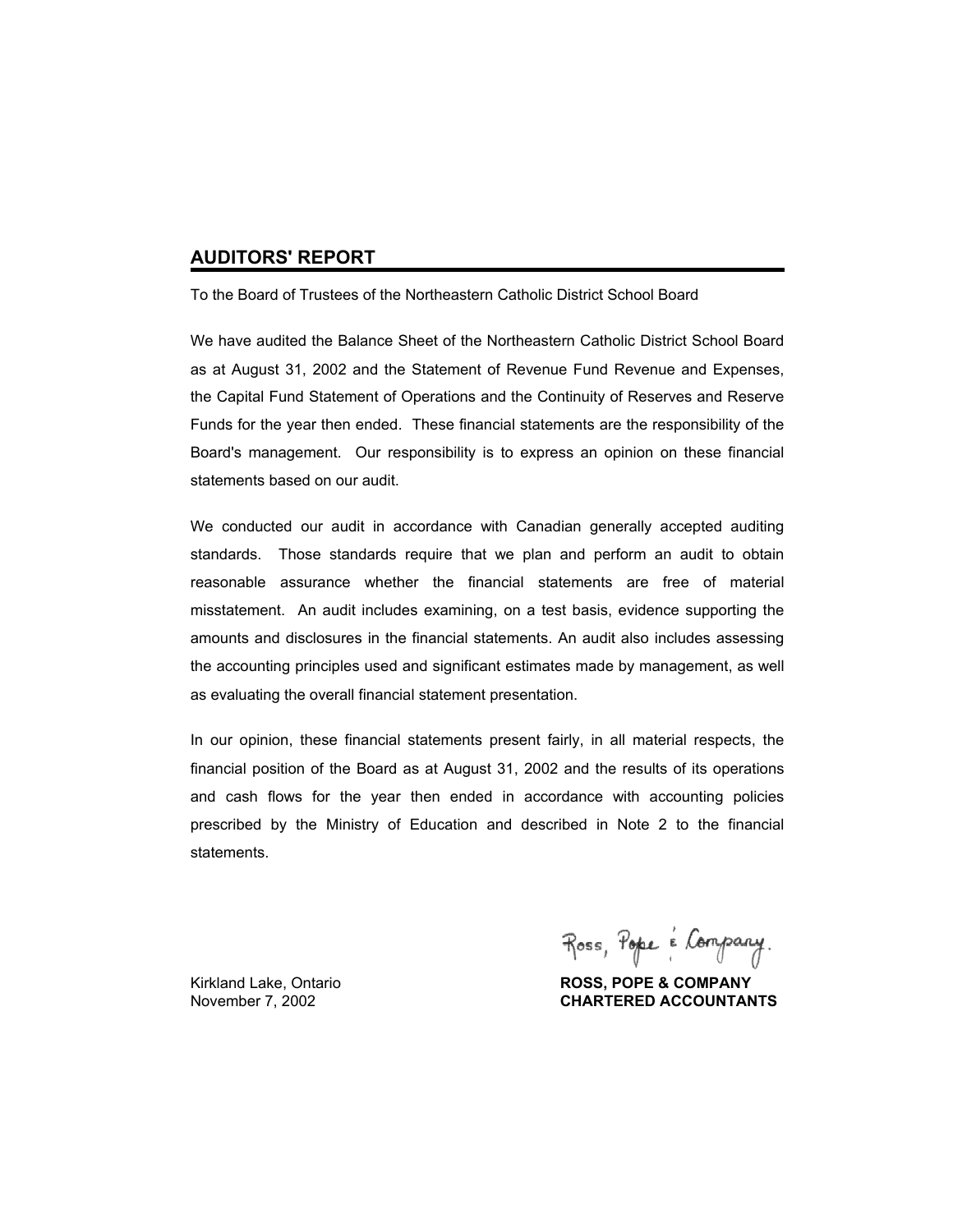#### **BALANCE SHEET**

#### **AS AT AUGUST 31**

|                                                                                                              | 2002                                         | 2001                                         |
|--------------------------------------------------------------------------------------------------------------|----------------------------------------------|----------------------------------------------|
| <b>ASSETS</b>                                                                                                |                                              |                                              |
| <b>CURRENT ASSETS</b><br>Cash<br>Investments, at cost<br>Accounts receivable (Note 5)<br>Prepaid expenses    | \$2,139,843<br>56,798<br>2,094,390<br>78,800 | \$3,382,457<br>40,514<br>1,219,964<br>95,165 |
|                                                                                                              | 4,369,831                                    | 4,738,100                                    |
| CASH HELD FOR RESERVE FUNDS                                                                                  | 5,193,708                                    | 4,512,523                                    |
| CAPITAL OUTLAY TO BE RECOVERED IN<br>FUTURE YEARS (Notes 2 and 8)                                            | 4,640,000                                    | 4,870,000                                    |
|                                                                                                              | \$14,203,539                                 | \$14,120,623                                 |
| <b>LIABILITIES</b>                                                                                           |                                              |                                              |
| <b>CURRENT LIABILITIES</b><br>Accounts payable and accrued liabilities (Note 6)<br>Other current liabilities | \$1,155,736<br>167,638                       | \$<br>722,387<br>134,618                     |
|                                                                                                              | 1,323,374                                    | 857,005                                      |
| NET LONG-TERM LIABILITIES (Notes 2, 8 and 11)                                                                | 4,640,000                                    | 4,870,000                                    |
| CONTINGENCIES & COMMITMENTS (Notes 7, 11, and 14)                                                            |                                              |                                              |
| EQUITY IN RESERVE FUNDS (Note 2)                                                                             | 5,193,708                                    | 4,512,523                                    |
| <b>RESERVE FOR WORKING FUNDS (Note 2)</b>                                                                    | 3,046,457                                    | 3,881,095                                    |
|                                                                                                              | \$14,203,539                                 | \$14,120,623                                 |

**\_\_\_\_\_\_\_\_\_\_\_\_\_\_\_\_\_\_\_\_\_\_\_\_\_\_\_\_\_\_\_\_\_ \_\_\_\_\_\_\_\_\_\_\_\_\_\_\_\_\_\_\_\_\_\_\_\_\_\_\_\_\_\_\_\_\_\_\_**

**Signed on Behalf of the Board:**

**Chairperson Director of Education**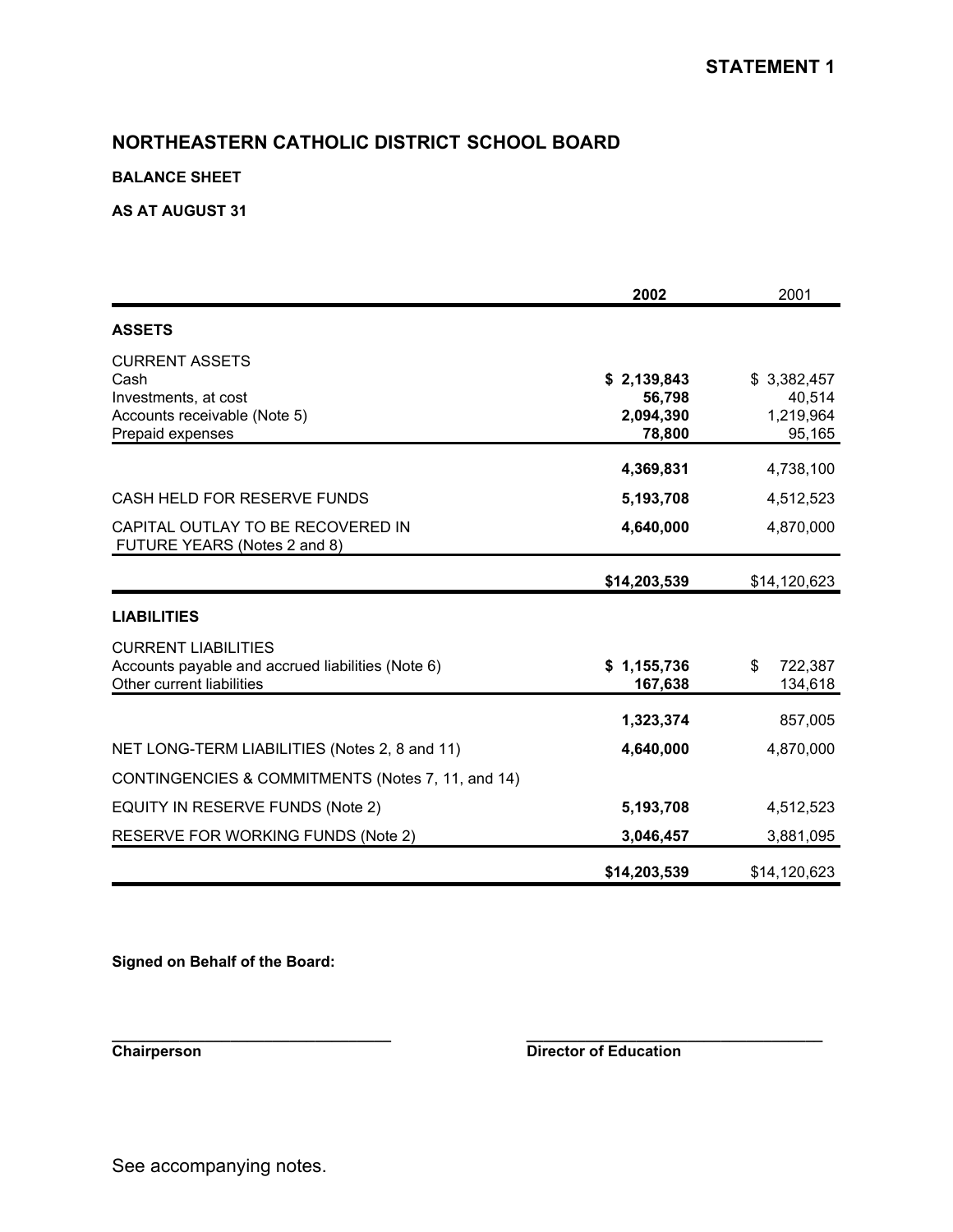### **STATEMENT OF REVENUE FUND REVENUE AND EXPENSES**

|                                      | --2002-------------- |               |               |
|--------------------------------------|----------------------|---------------|---------------|
|                                      | <b>BUDGET</b>        |               | 2001          |
|                                      | (unaudited)          | <b>ACTUAL</b> | <b>ACTUAL</b> |
|                                      |                      |               |               |
| <b>REVENUE</b>                       |                      |               |               |
| Local taxation (Note 3)              | \$6,826,308          | \$6,588,391   | \$ 6,648,769  |
| Legislative grants                   | 17,716,254           | 17,793,267    | 17,356,121    |
| Other provincial grants              |                      | 456,334       | 386,336       |
| Government of Canada                 | 153,265              | 228,374       | 162,102       |
| Other revenue (Note 9)               | 102,116              | 123,841       | 382,317       |
| Transfer from reserves/reserve funds | 516,541              | 868,124       |               |
| <b>TOTAL REVENUE</b>                 | \$25,314,484         | \$26,058,331  | \$24,935,645  |
| EXPENSES (Schedule A)                |                      |               |               |
| Classroom                            | \$14,289,966         | \$13,515,236  | \$12,999,835  |
| Non-classroom                        | 3,769,938            | 3,580,364     | 3,246,771     |
|                                      |                      |               |               |
| Administration                       | 1,526,658            | 1,570,873     | 1,409,495     |
| Transportation (Note 15)             | 2,268,506            | 3,478,192     | 2,073,790     |
| Pupil accommodation                  | 3,419,416            | 3,301,912     | 3,667,309     |
| Other                                | 25,000               |               |               |
| Transfers to reserves/reserve funds  | 15,000               | 611,754       | 1,538,445     |
| <b>TOTAL EXPENSES</b>                | \$25,314,484         | \$26,058,331  | \$24,935,645  |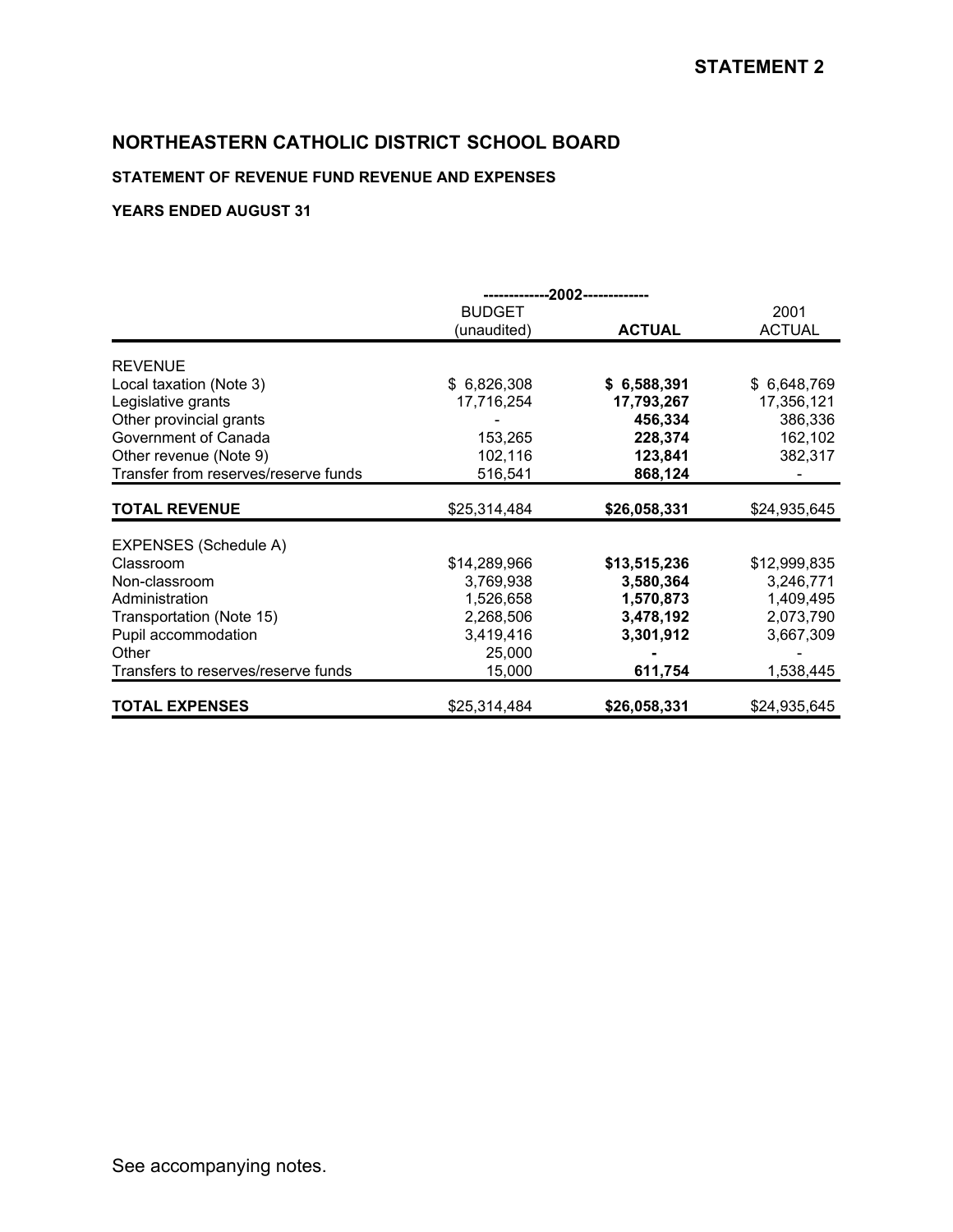### **CAPITAL FUND STATEMENT OF OPERATIONS**

|                                             |    | 2002    | 2001        |
|---------------------------------------------|----|---------|-------------|
| <b>CAPITAL EXPENSES</b>                     |    |         |             |
| Capital Assets and Work in Progress         |    |         |             |
| New pupil places                            | \$ | 2,854   | \$          |
| School renewal                              |    | 372,569 | 618,506     |
| Instructional computers                     |    | 96,626  | 394,876     |
| ISA equipment                               |    | 27,877  | 47,371      |
| Other capital expenses                      |    | 242,100 | 146,509     |
| TOTAL CAPITAL EXPENSES                      | S  | 742,026 | \$1,207,262 |
| <b>CAPITAL FINANCING</b>                    |    |         |             |
| Capital expenses financed from revenue fund | \$ | 742,026 | \$1,207,262 |
| TOTAL CAPITAL FINANCING                     | \$ | 742,026 | \$1,207,262 |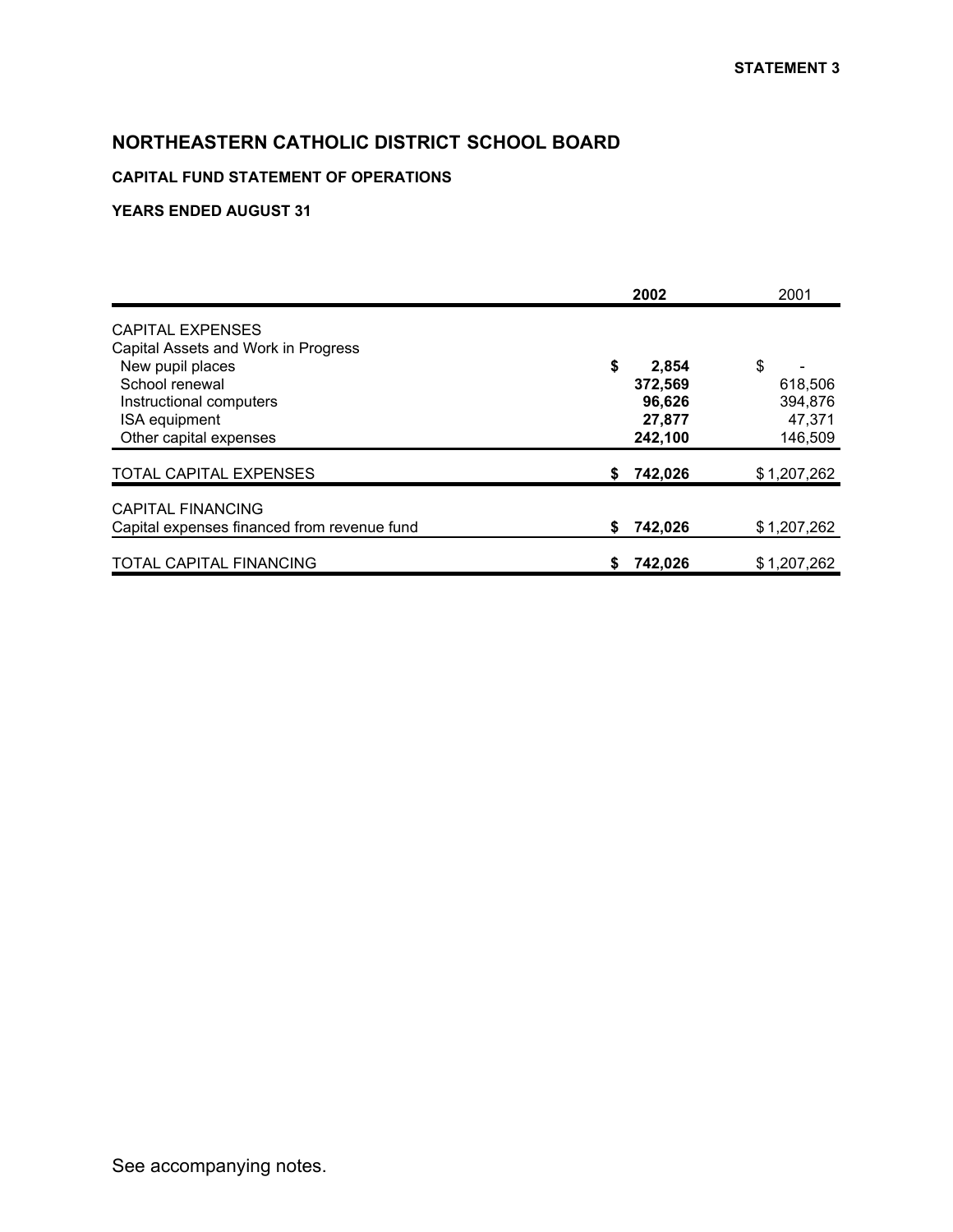#### **CONTINUITY OF RESERVES AND RESERVE FUNDS**

|                                                  | Reserve<br>For<br>Working | Classroom<br>Reserve | Proceeds of<br>Disposition<br>Reserve | Transition<br>Reserve | Sick Leave<br>Reserve | Special<br>Education<br>Reserve | Capital<br>Reserve | <b>WSIB</b><br>Reserve | <b>Bursaries</b><br>Reserve |                    | -------Total------- |
|--------------------------------------------------|---------------------------|----------------------|---------------------------------------|-----------------------|-----------------------|---------------------------------|--------------------|------------------------|-----------------------------|--------------------|---------------------|
|                                                  | <b>Funds</b>              | Fund                 | Fund                                  | Fund                  | Fund                  | Fund                            | Fund               | Fund                   | Fund                        | 2002               | 2001                |
| Balance,<br>beginning of year                    | \$3,881,095               | \$2.169.360          | \$1.412.561                           | \$422.692             | \$239.914             | \$189,100                       | \$61,679           | \$14.740               | \$2,477                     | \$8,393,618        | \$6,663,289         |
| Transfer from<br>revenue fund<br>Interest earned |                           | 596,754<br>44,825    | 36,178                                | 10,827                | 6,145                 | 3,061                           | 1,580              | 15,000<br>238          | 63                          | 611.754<br>102.917 | ,538,445<br>191,884 |
| Transfer to<br>revenue fund                      | (834, 638)                |                      |                                       | (33, 486)             |                       |                                 |                    |                        |                             | (868, 124)         |                     |
| Balance,<br>end of year                          | \$3.046.457               | \$2,810,939          | \$1.448.739                           | \$400,033             | \$246,059             | \$192.161                       | \$63,259           | \$29,978               | \$2,540                     | \$8,240,165        | \$8,393,618         |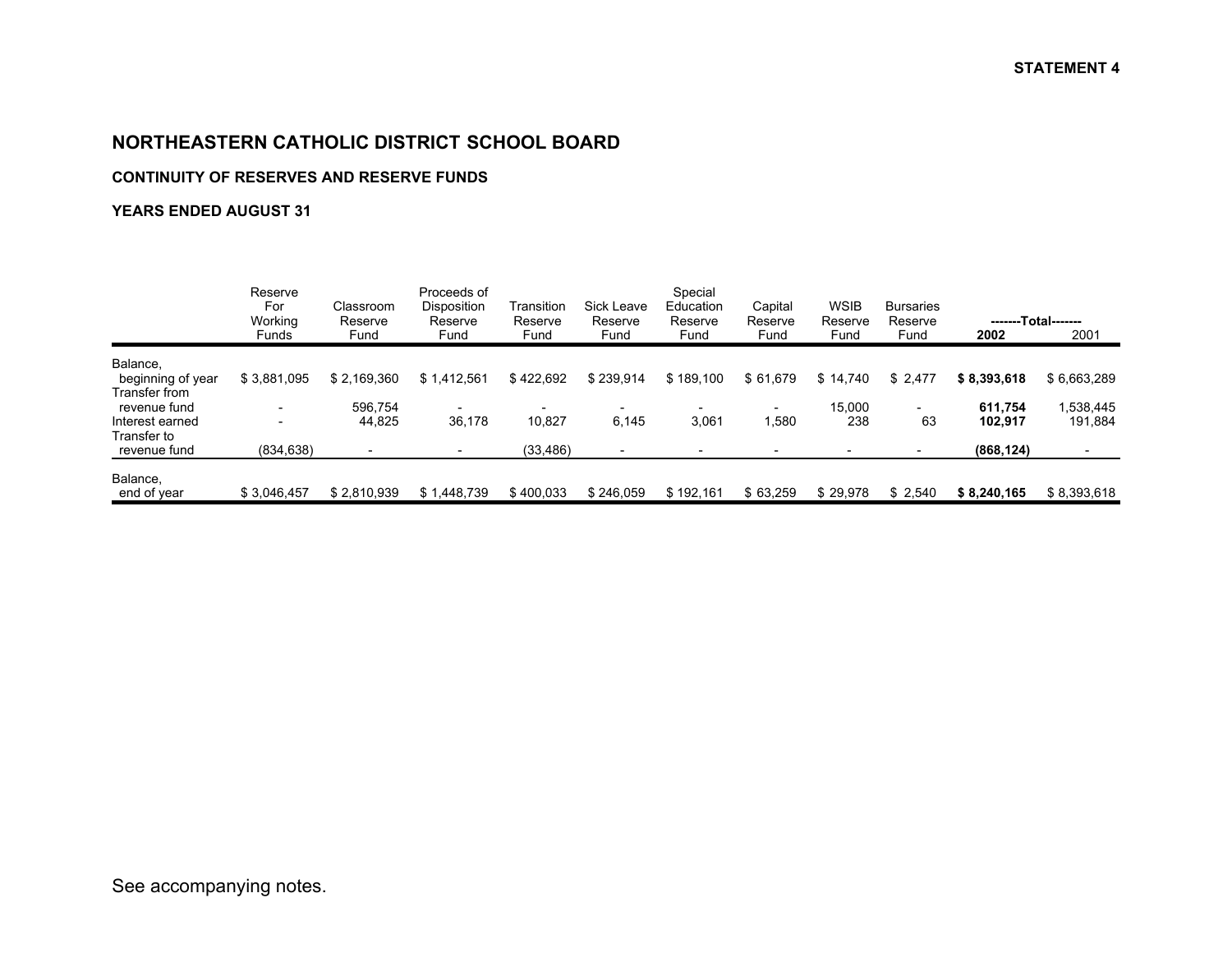#### **NOTES TO FINANCIAL STATEMENTS**

#### **YEARS ENDED AUGUST 31, 2002 & 2001**

#### **1. NATURE OF OPERATIONS**

The Northeastern Catholic District School Board is an English Catholic school board formed in January 1998 from the English Language sections of four separate school boards. The School Board, which covers an area from Cobalt to Kapuskasing, Ontario, has one secondary and twelve elementary schools under its jurisdiction.

#### **2. SIGNIFICANT ACCOUNTING POLICIES**

The financial statements have been prepared by the School Board using accounting principles prescribed by the Ministry of Education and considered appropriate for Ontario school boards. These principles are in accordance with Canadian generally accepted accounting principles except as follows:

#### (a) ACCRUAL ACCOUNTING

Revenue and expenses are accounted for on the accrual basis of accounting, with the following exceptions:

- (i) No provision has been made to record the liability for employee future benefits as described in the CICA Handbook - section 3461 except the amount referred to in Note 7 to the financial statements;
- (ii) No provision has been made for interest on unmatured debenture debt from the date of payment to the year-end (see Note 11); and
- (iii) The education portion of municipal supplementary taxes and tax write-offs has not been accrued for the calendar year 2002.

#### (b) CAPITAL ASSETS

The acquisition of capital assets is expensed unless they are or will be financed by long-term debt. Principal and interest charges on net long-term liabilities are included as expenses in the period due. Capital expenditures permanently financed are included on the balance sheet only to the extent of the balance of the related net long-term liabilities outstanding. Capital expenditures not permanently financed are recorded separately on the balance sheet until permanent financing has been arranged.

#### (c) RESERVES AND RESERVE FUNDS

Reserves and Reserve Funds represent funds appropriated for general and specific purposes and are charged or credited to revenue fund operations in the year appropriated or drawn down. The amounts in reserves and reserve funds are approved by the Board and are within the limits defined in the Education Act and its regulations.

#### (d) ACCUMULATED DEFICIT (SURPLUS) AT YEAR-END

The difference between the net expenses of any year and the amounts received to finance these expenses is carried forward to the following year to either increase or reduce the net revenue requirement.

#### (e) LEGISLATIVE GRANTS

The legislative grants calculations are prepared annually by the School Board and submitted to the Ministry of Education for final approval. Adjustments, if any, are recorded in the year in which they are made.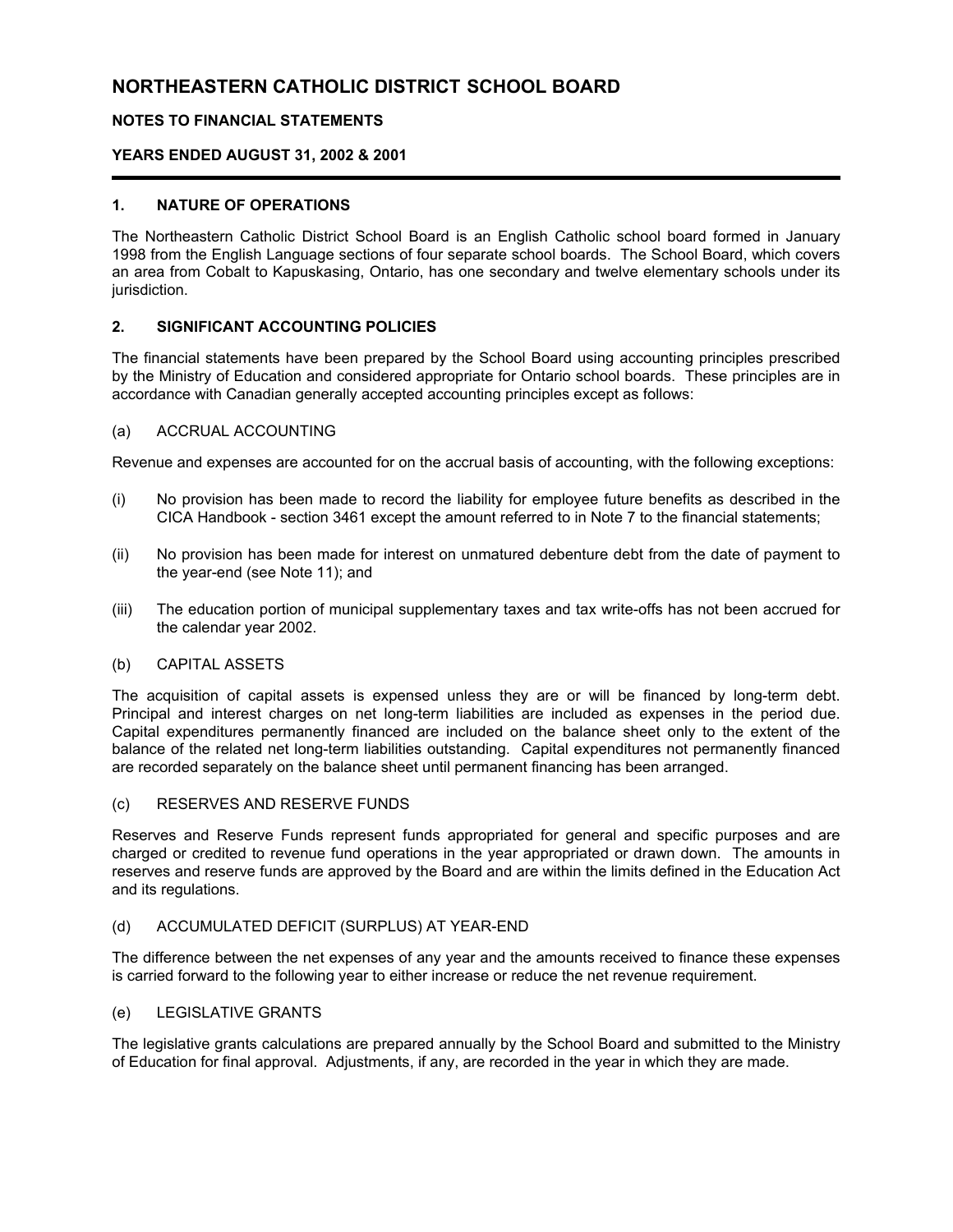#### **NOTES TO FINANCIAL STATEMENTS (CONT'D)**

#### **YEARS ENDED AUGUST 31, 2002 & 2001**

#### **2. SIGNIFICANT ACCOUNTING POLICIES (CONT'D)**

#### (f) USE OF ESTIMATES

The preparation of financial statements in conformity with Canadian generally accepted accounting principles requires management to make estimates and assumptions that affect the reported amounts of assets and liabilities, disclosures of contingent assets and liabilities at the date of the financial statements and reported amounts of revenue and expenses during the reporting period. Actual results may vary from current estimates. These estimates are reviewed periodically and, as adjustments become necessary, they are reported in the periods in which they become known.

#### (g) FINANCIAL INSTRUMENTS

The balance sheet value for short-term investments, accounts receivable, accounts payable and accrued liabilities approximates fair value because of their limited term. The balance sheet value of the net longterm liabilities approximates fair value because the Board's current rate of borrowing for similar debt instruments of comparable maturity is not materially different. Fair value estimates are made as at the balance sheet date based on relevant information and information about the financial instruments.

#### **3. TAXATION REVENUE**

In accordance with Ministry of Education requirements, taxation revenue is based on 38% of taxation revenue from municipalities for the calendar year 2001, 62% of taxation revenue from municipalities for the calendar year 2002 and 100% of the education portion of municipal supplementary taxes and tax write-offs for the calendar year 2001. In most cases, the calculations are based on information provided to the Board by the various municipalities. Not all municipalities, however, have provided the School Board with the tax information required. In those instances, the taxation revenue has been estimated.

Due to the fact that actual taxation revenue may vary from the estimates, adjustments may be required in the future. Any adjustments will be reflected in the year in which the municipalities advise as to the final taxation amounts. These adjustments will affect the Legislative Grant in future years as the Grant is calculated as the difference between total allocations as per the Grant calculation provided by the Ministry and the estimated taxation revenue. In the fiscal year 2001/2002, an amount of \$224,056 (2001 - (\$241,669)) has reduced the amount reported as taxation revenue which relates to prior years. A corresponding amount has been reported in accounts receivable as due from the Government of Ontario.

#### **4. SCHOOL LEAVE PROGRAM**

Under the school leave program, teachers have the opportunity to be paid 80% of their salaries over four years. The remaining 20% is accumulated in a bank account to cover 80% of their salaries in the fifth year when they take a year leave of absence. The cash, investments and related liability have been included with cash, investments, and accounts payable and accrued liabilities on the balance sheet. Cash and investments amount to \$56,847 as at August 31, 2002 (2001 - \$41,675).

#### **5. ACCOUNTS RECEIVABLE**

|                                   | 2002        | 2001        |
|-----------------------------------|-------------|-------------|
| <b>Municipalities</b>             | \$1,457,497 | \$1,039,338 |
| Government of Ontario             | 316,897     |             |
| Government of Canada              | 174,710     | 54.545      |
| Other school boards               | 55,198      | 50,755      |
| Employees' computer purchase plan | 24,244      | 59,065      |
| Other                             | 65,844      | 16,261      |
|                                   |             |             |
|                                   | \$2,094,390 | \$1,219,964 |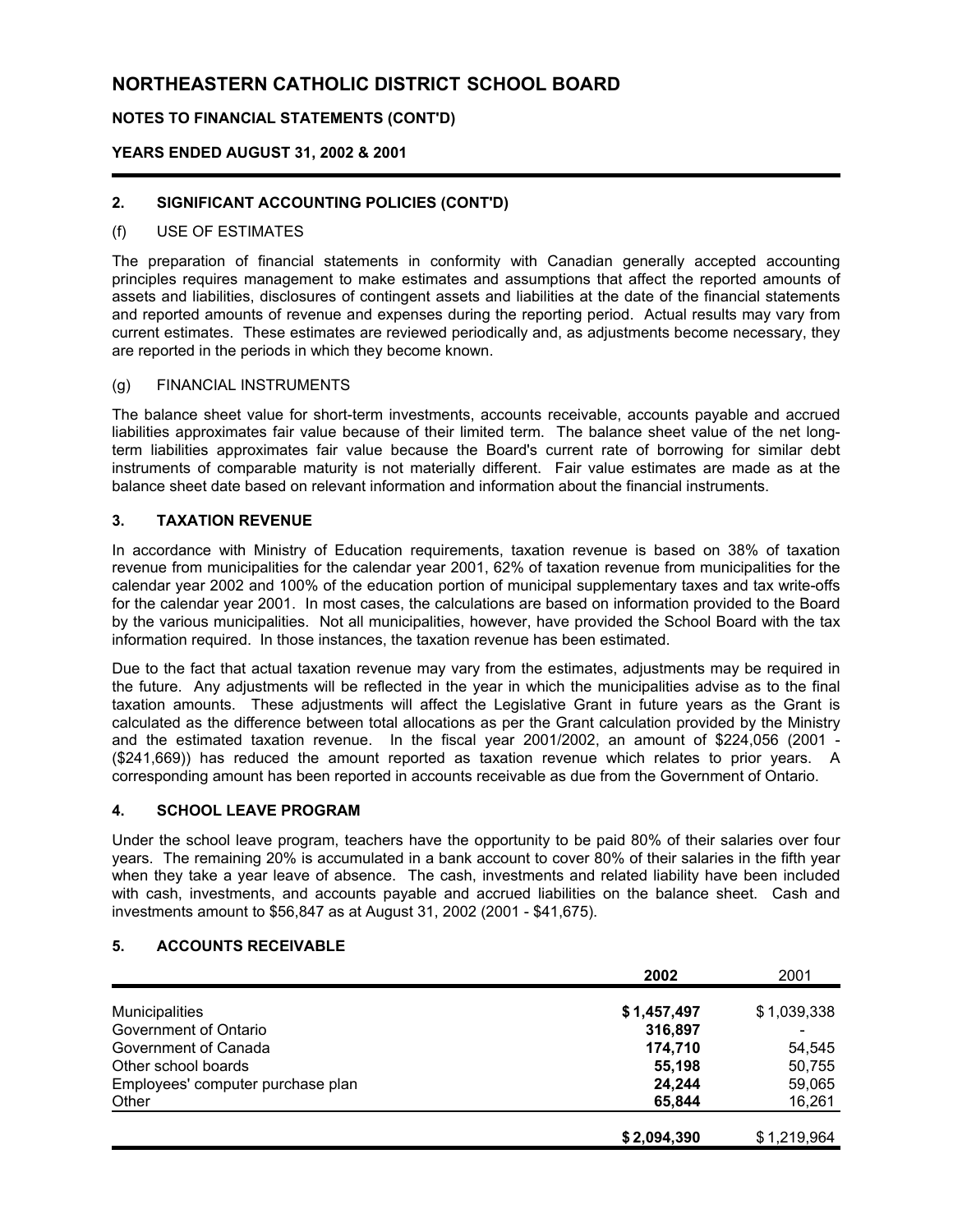#### **NOTES TO FINANCIAL STATEMENTS (CONT'D)**

#### **YEARS ENDED AUGUST 31, 2002 & 2001**

#### **6. ACCOUNTS PAYABLE AND ACCRUED LIABILITIES**

|                                                                                        | 2002                                       | 2001                           |
|----------------------------------------------------------------------------------------|--------------------------------------------|--------------------------------|
| Trade payables and accrued liabilities<br>Other school boards<br>Government of Ontario | 777,304<br>S.<br>378,432<br>$\blacksquare$ | \$533,966<br>109,592<br>78,829 |
|                                                                                        | \$1,155,736                                | \$722,387                      |

#### **7. RETIREMENT GRATUITIES PLANS**

Under the sick leave benefit plan, unused sick leave can accumulate and employees may become entitled to a cash payment when they leave the Board's employment. However, such payments are contingent upon the employees completing the prescribed number of years of service with the School Board in accordance with the terms and conditions set forth by the agreement between the Board and the employees. During the year, \$314,575 (2001 - \$287,265) was paid in retirement gratuities. A reserve fund of \$246,059 (2001 - \$239,914) has been established to partially offset this liability. The School Board liability related to retirement gratuities plans described above has not been disclosed as it has not been actuarially determined.

#### **8. NET LONG-TERM LIABILITIES**

Of the net long-term liabilities outstanding of \$4,640,000, principal amounting to \$4,640,000 plus interest amounting to \$514,050 is payable over the next two years as follows:

|                        | <b>PRINCIPAL</b>     | <b>INTEREST</b>      | <b>TOTAL</b>         |
|------------------------|----------------------|----------------------|----------------------|
| 2002/2003<br>2003/2004 | 240,000<br>4,400,000 | \$345,750<br>168,300 | 585,750<br>4,568,300 |
| <b>TOTAL</b>           | \$4,640,000          | \$514,050            | \$5,154,050          |

#### **9. OTHER REVENUE**

|                          | 2002           | 2001      |
|--------------------------|----------------|-----------|
| Interest                 | \$109,838      | \$187,263 |
| Insurance claim proceeds | $\blacksquare$ | 138,120   |
| Rentals                  | 6,000          | 9,133     |
| Other                    | 8,003          | 47,801    |
|                          | \$123,841      | \$382,317 |

#### **10. DEBT CHARGES AND INTEREST**

The Revenue Fund expense for debt charges and interest includes principal and interest payments as follows:

| Principal payments on long-term liabilities | \$230,000 |
|---------------------------------------------|-----------|
| Interest payments on long-term liabilities  | 363.525   |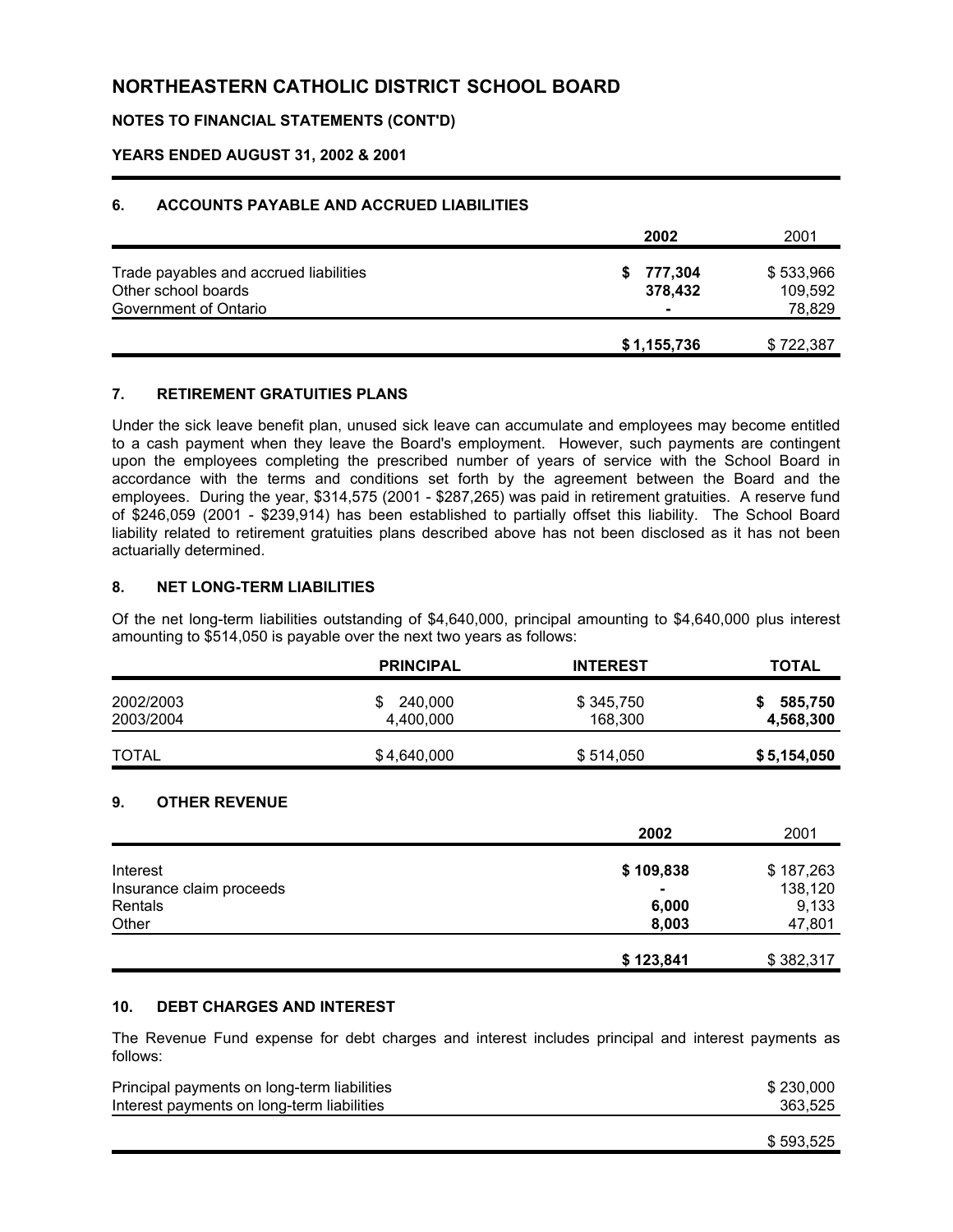#### **NOTES TO FINANCIAL STATEMENTS (CONT'D)**

#### **YEARS ENDED AUGUST 31, 2002 & 2001**

#### **11. DEBENTURE INTEREST ACCRUAL**

The amount of unaccrued interest on net long-term debt from the date of payment to the year-end is \$59,150 (2001 - \$62,025).

#### **12. PENSION PLAN COSTS**

All non-teaching employees of the School Board are eligible to be members of the Ontario Municipal Employees Retirement System (OMERS) which is a multi-employer defined benefit contributory plan. No employer contributions were made to the plan during the year due to a contribution holiday that continues until December 31, 2002.

Not shown in the financial statements of the School Board are the employer's contributions to the Ontario Teachers' Pension Plan. The funding for such is provided directly by the Province of Ontario.

#### **13. ONTARIO SCHOOL BOARD INSURANCE EXCHANGE**

The School Board is a member of the Ontario School Board Insurance Exchange (OSBIE), a reciprocal insurance company licensed under the Insurance Act. OSBIE insures general public liability, property damage and certain other risks.

#### **14. COMMITMENTS**

(a) The School Board has entered into agreements to lease certain office equipment. Minimum lease payments for the next five years are approximately as follows:

| 2002/2003 | \$91,853 |
|-----------|----------|
| 2003/2004 | \$77.697 |
| 2004/2005 | \$71.415 |
| 2005/2006 | \$52,287 |
| 2006/2007 | \$9,222  |

(b) The School Board has entered into an agreement to lease office space in Kirkland Lake, Ontario for annual rent payments (excluding G.S.T.) of approximately \$15,187. This lease expires in July 2007.

#### **15. TRANSFERS TO OTHER BOARDS**

During the year, \$1,378,743 was transferred to District School Board Ontario North East for transportation costs related to open access pupils. Of this amount, \$989,000 was paid in consideration of prior years' costs based on an agreement between the two school boards which was signed on June 24, 2002. An amount of \$834,638 was transferred from the reserve for working funds to partially fund the prior years' costs.

#### **16. PUBLIC SECTOR SALARY DISCLOSURE**

On January 29, 1996 the Ontario Legislature passed the Public Sector Salary Disclosure Act which requires Ontario's broader public sector organizations to disclose annually the names, positions, salaries and taxable benefits of employees paid \$100,000 or more a year. In the calendar year 2001, the following employees of the Northeastern Catholic District School Board were paid \$100,000 or more:

| <b>EMPLOYEE</b>     | <b>POSITION</b>            | <b>SALARY</b> | <b>TAXABLE</b><br><b>BENEFITS</b> |
|---------------------|----------------------------|---------------|-----------------------------------|
| Larry Yaguchi       | Director of Education      | \$147,734     | \$2,388                           |
| <b>Yves Meloche</b> | Manager of Human Resources | \$103,066     | \$3,990                           |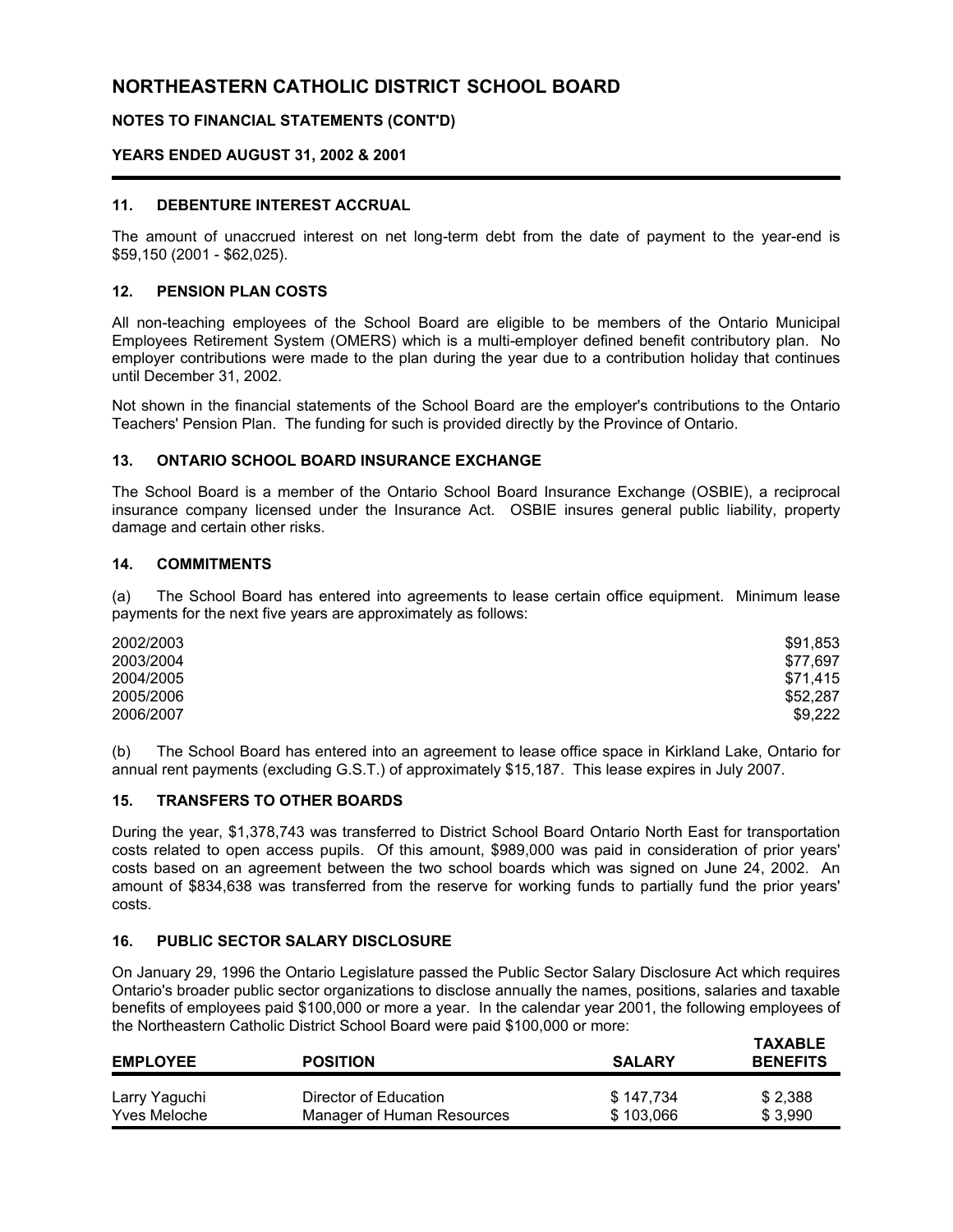#### **NOTES TO FINANCIAL STATEMENTS (CONT'D)**

#### **YEARS ENDED AUGUST 31, 2002 & 2001**

#### **17. 2001/2002 BUDGET**

The 2001/2002 budget data shown on the statement of revenue fund revenue and expenses are the amounts approved by the Board on June 16, 2001 and submitted to the Ministry of Education. These amounts have not been audited by the School Board's external auditor.

#### **18. COMPARATIVE FIGURES**

The comparative figures have been reclassified to conform to the current year's financial statement presentation.

#### **19. STATEMENT OF CASH FLOWS**

A statement of cash flows has not been prepared because the information contained therein is evident from the other financial statements.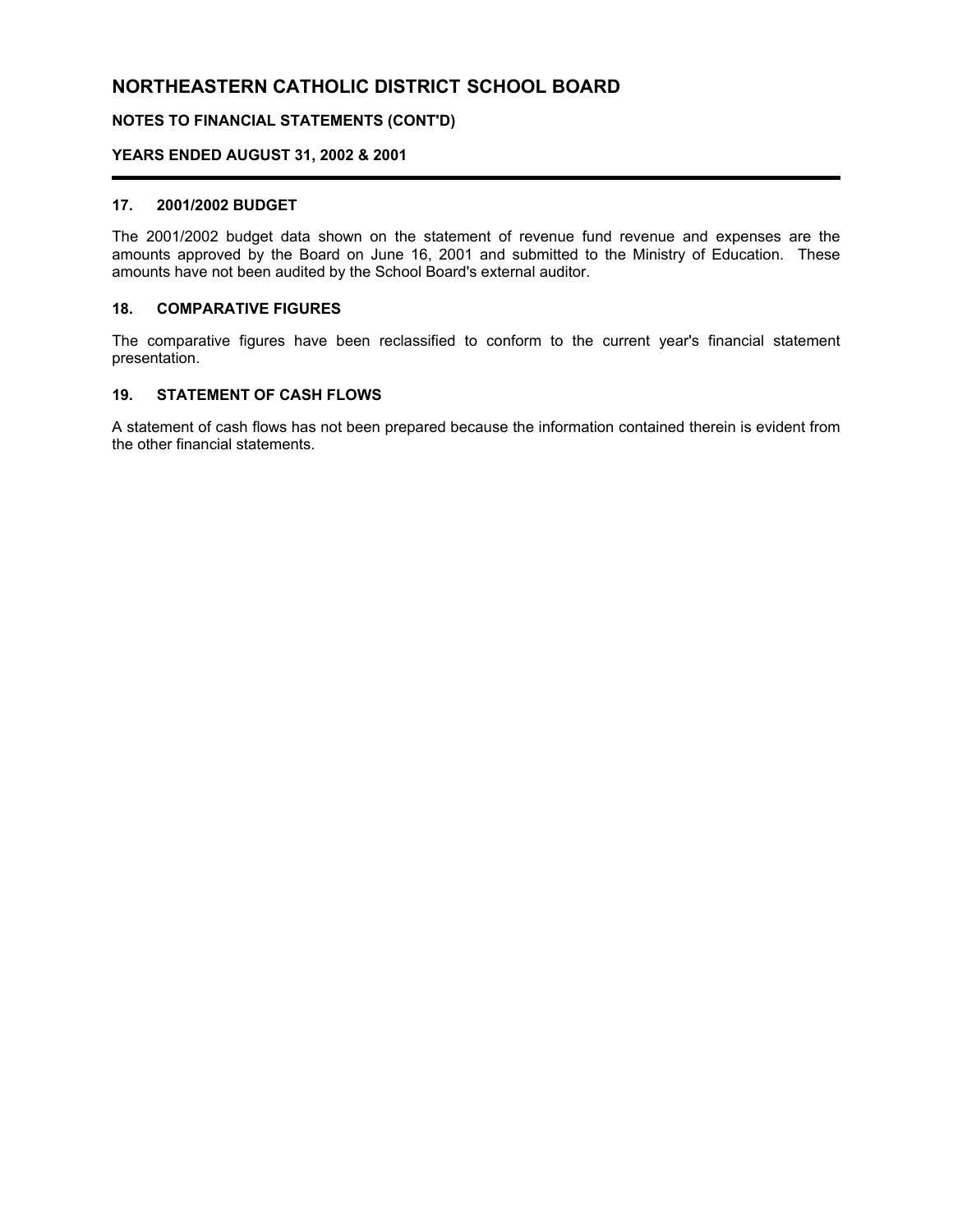### **SCHEDULE OF REVENUE FUND EXPENSES**

|                                     | 2002         | 2001         |
|-------------------------------------|--------------|--------------|
| <b>CLASSROOM</b>                    |              |              |
| Salaries and wages                  | \$10,484,567 | \$10,067,789 |
| <b>Employee benefits</b>            | 1,373,879    | 1,341,248    |
| Staff development                   | 72,935       | 46,218       |
| Supplies and services               | 1,081,034    | 853,088      |
| Replacement furniture and equipment | 562          | 763          |
| Capital expenses                    | 259,418      | 526,994      |
| Rental expenses                     | 90,623       | 66,251       |
| Fees and contractual services       | 146,498      | 87,006       |
| Other                               | 5,720        | 10,478       |
|                                     | 13,515,236   | 12,999,835   |
|                                     |              |              |
| NON-CLASSROOM                       |              |              |
| Salaries and wages                  | 2,922,829    | 2,724,354    |
| Employee benefits                   | 443,871      | 347,766      |
| Staff development                   | 17,977       | 5,024        |
| Supplies and services               | 192,350      | 167,627      |
| Capital expenses                    | 3,087        | 2,000        |
| Other                               | 250          |              |
|                                     | 3,580,364    | 3,246,771    |
| <b>ADMINISTRATION</b>               |              |              |
| Salaries and wages                  | 882,573      | 848,425      |
| Employee benefits                   | 101,976      | 77,663       |
| Staff development                   | 44,899       | 52,377       |
| Supplies and services               | 206,525      | 225,805      |
| Capital expenses                    | 97,934       | 18,041       |
| Rental expenses                     | 36,724       | 32,625       |
| Fees and contractual services       | 158,714      | 118,314      |
| Other                               | 41,528       | 36,245       |
|                                     | 1,570,873    | 1,409,495    |